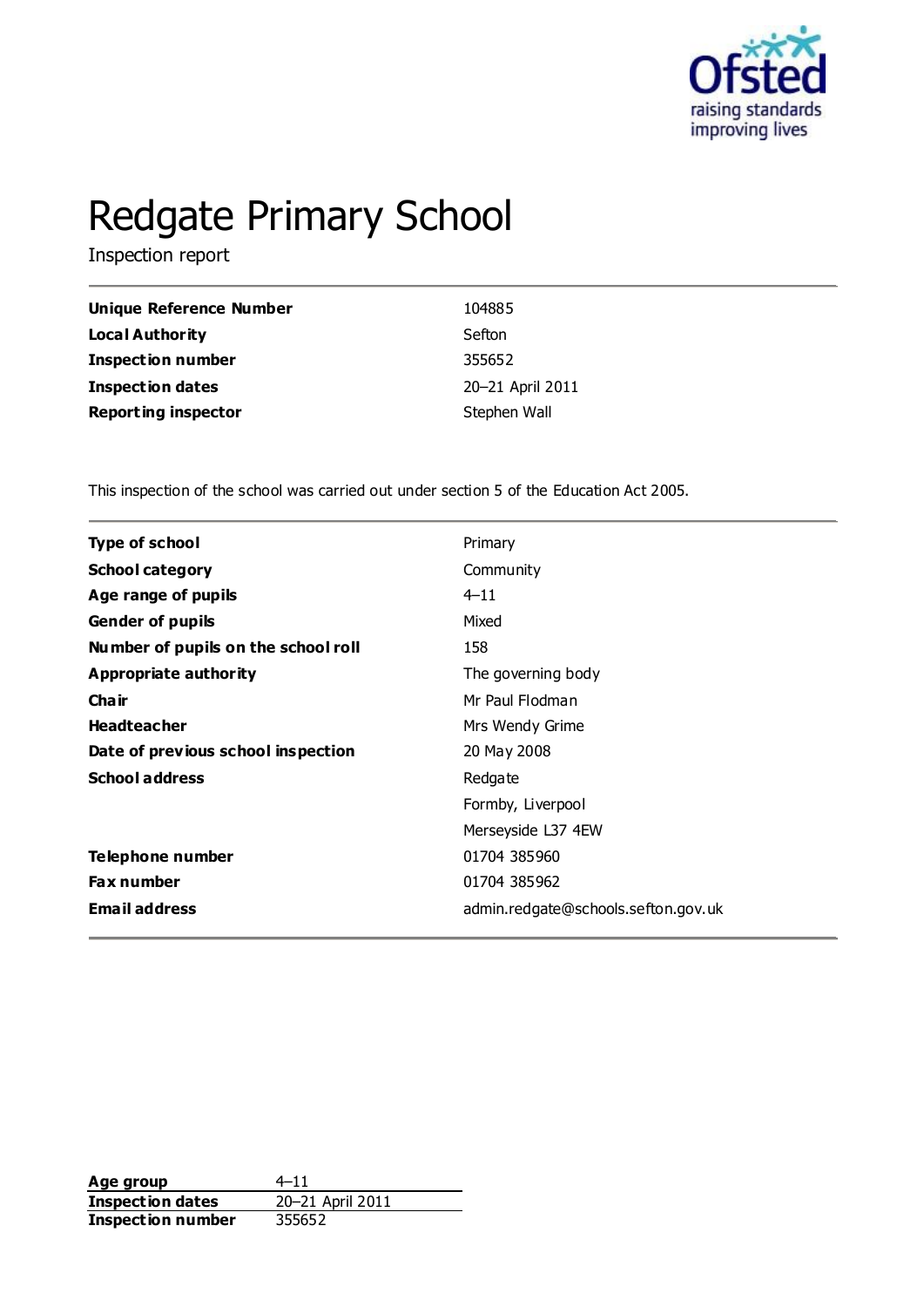The Office for Standards in Education, Children's Services and Skills (Ofsted) regulates and inspects to achieve excellence in the care of children and young people, and in education and skills for learners of all ages. It regulates and inspects childcare and children's social care, and inspects the Children and Family Court Advisory Support Service (Cafcass), schools, colleges, initial teacher training, work-based learning and skills training, adult and community learning, and education and training in prisons and other secure establishments. It assesses council children's services, and inspects services for looked after children, safeguarding and child protection.

Further copies of this report are obtainable from the school. Under the Education Act 2005, the school must provide a copy of this report free of charge to certain categories of people. A charge not exceeding the full cost of reproduction may be made for any other copies supplied.

If you would like a copy of this document in a different format, such as large print or Braille, please telephone 0300 123 4234, or email **[enquiries@ofsted.gov.uk](mailto:enquiries@ofsted.gov.uk)**.

You may copy all or parts of this document for non-commercial educational purposes, as long as you give details of the source and date of publication and do not alter the documentation in any way.

To receive regular email alerts about new publications, including survey reports and school inspection reports, please visit our website and go to 'Subscribe'.

Royal Exchange Buildings St Ann's Square Manchester M2 7LA T: 0300 123 4234 Textphone: 0161 618 8524 E: **[enquiries@ofsted.gov.uk](mailto:enquiries@ofsted.gov.uk)**

W: **[www.ofsted.gov.uk](http://www.ofsted.gov.uk/)**

© Crown copyright 2011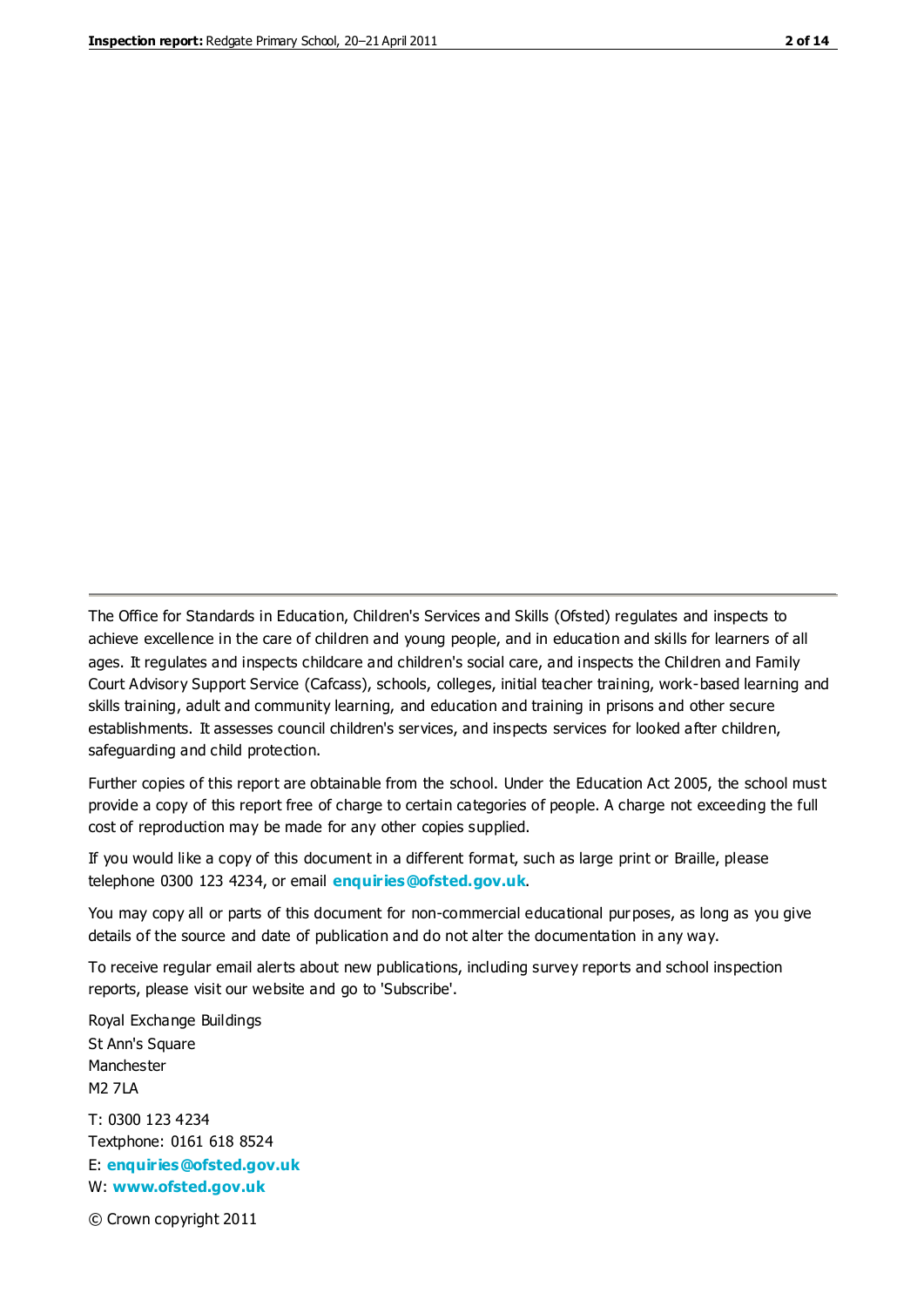# **Introduction**

This inspection was carried out by three additional inspectors. Inspectors observed eight lessons taught by six teachers. Meetings were held with staff, groups of pupils and the Chair and vice-chair of the Governing Body. The inspectors observed the school's work, and looked at the monitoring of pupils' progress, the school's self-evaluation and planning for improvement and documentation relating to safeguarding. Questionnaires from 35 parents and carers were scrutinised, together with those returned by staff and pupils.

The inspection team reviewed many aspects of the school's work. It looked in detail at a number of key areas.

- $\blacksquare$  How well pupils attain, make progress and achieve, especially pupils with special educational needs and/or disabilities, higher attaining pupils and those who join the school at other than normal times.
- $\blacksquare$  How effectively teaching impacts on pupils' learning and progress in Key Stages 1 and 2, especially pupils with special educational needs and/or disabilities and higher attaining pupils.
- $\blacksquare$  How effectively the curriculum matches the needs of all groups of pupils to stimulate their learning, progress and enjoyment

# **Information about the school**

This is a smaller-than-average-size primary school in which the proportion of pupils known to be eligible for free school meals is broadly average. Most pupils are White British. About 8% of pupils are from Traveller families. The proportion of pupils who join the school at other than normal times, especially in Key Stage 2, is above average. The proportion of pupils with special educational needs and/or disabilities is above average, although the proportion with a statement of special educational needs is low. During the inspection, Year 6 pupils were out of school on a residential trip to Wales. The school has Healthy School status.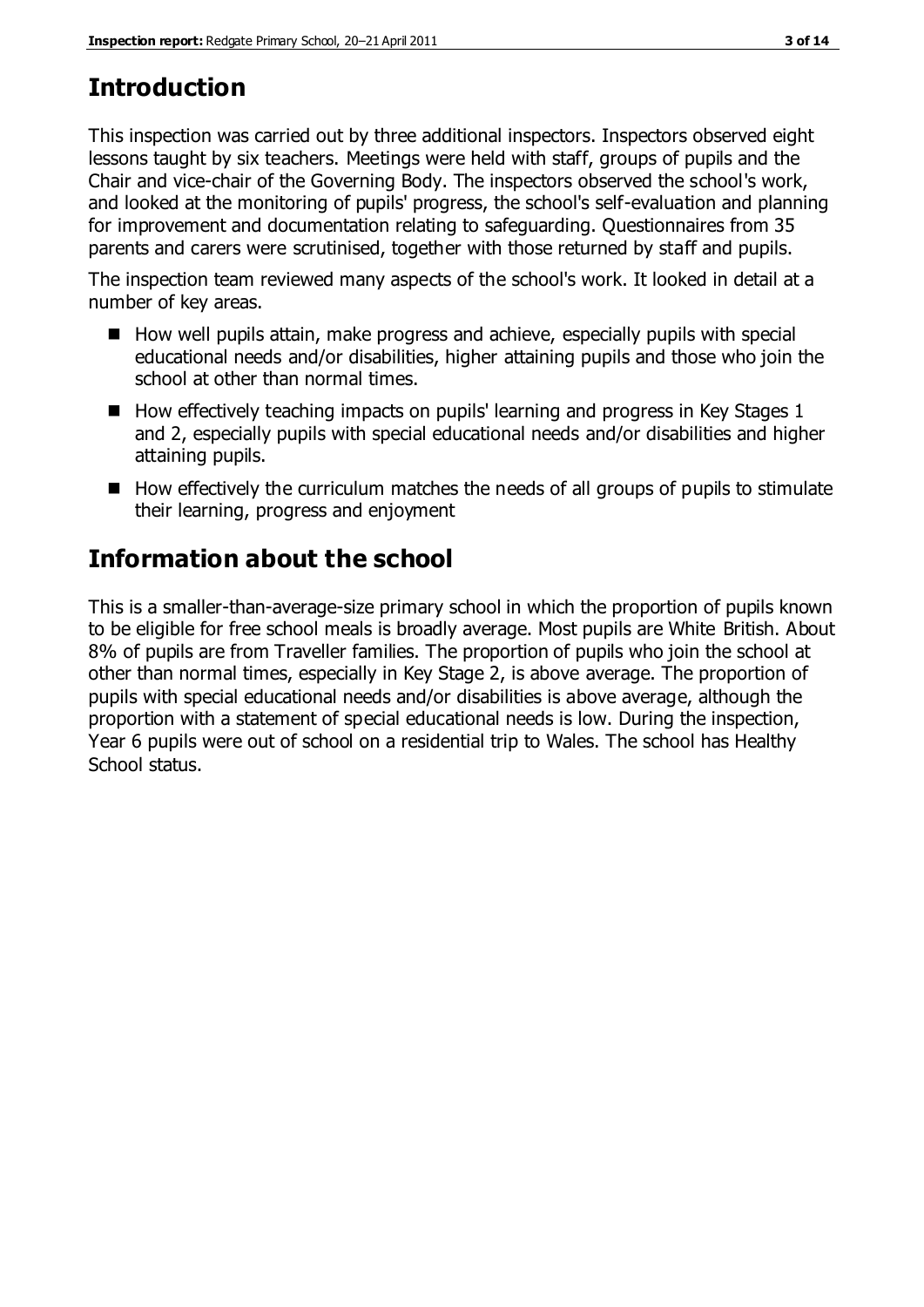# **Inspection judgements**

| Overall effectiveness: how good is the school?  |  |
|-------------------------------------------------|--|
| The school's capacity for sustained improvement |  |

## **Main findings**

Redgate Primary is a good school. Outstanding care, guidance and support ensure that all groups of pupils, including those with special educational needs and/or disabilities and those who join the school at other than normal times, feel highly-valued and make good progress. Leaders and managers evaluate the school's effectiveness accurately. They use the outcomes to identify and tackle shortcomings rigorously and effectively. The good quality of many aspects of the school's work has been maintained since the last inspection; some have improved significantly. Chief among these are the school's curriculum and the use of assessment to support teaching and learning. This demonstrates the school's good capacity for further improvement.

Pupils' enjoy school. Their attendance is above average. Pupils feel safe in school. They behave well in lessons and around school. They are respectful to each other, the adults working with them and to visitors. Pupils' good basic skills in literacy, numeracy and information and communication technology (ICT) coupled with their good levels of selfconfidence ensure that they are well prepared for future success.

Teaching is good. Lessons are conducted at a good pace. Pupils are given plenty of opportunities to work in pairs and groups to develop their skills as independent learners. As a result, pupils make good progress overall. However, in Key Stage 2, the rate of progress in different classes is not uniform because there are occasional inconsistencies in how closely tasks are matched to pupils' needs and in the level of challenge for some pupils, especially higher attaining pupils. The good curriculum provides pupils with a wide range of stimulating experiences to support their learning. Participation rates are high in the wide range of extra-curricular activities offered. These make a valuable contribution to pupils' enjoyment of school and to their personal development.

Leaders and managers at all levels, including the governing body, provide a sharp focus on improvement. They do not shy away from recognising shortcomings, which they tackle rigorously. Planning is of good quality. Regular progress reviews ensure that the school keeps on track in pursuit of its goals. Leaders and managers have forged good links with parents and carers, who are almost unanimous in their support for the school and its work.

## **What does the school need to do to improve further?**

- Make sure that the rate of progress made by all groups of pupils in Key Stage 2 classes is uniformly good by:
	- consistently matching tasks closely to pupils' needs and abilities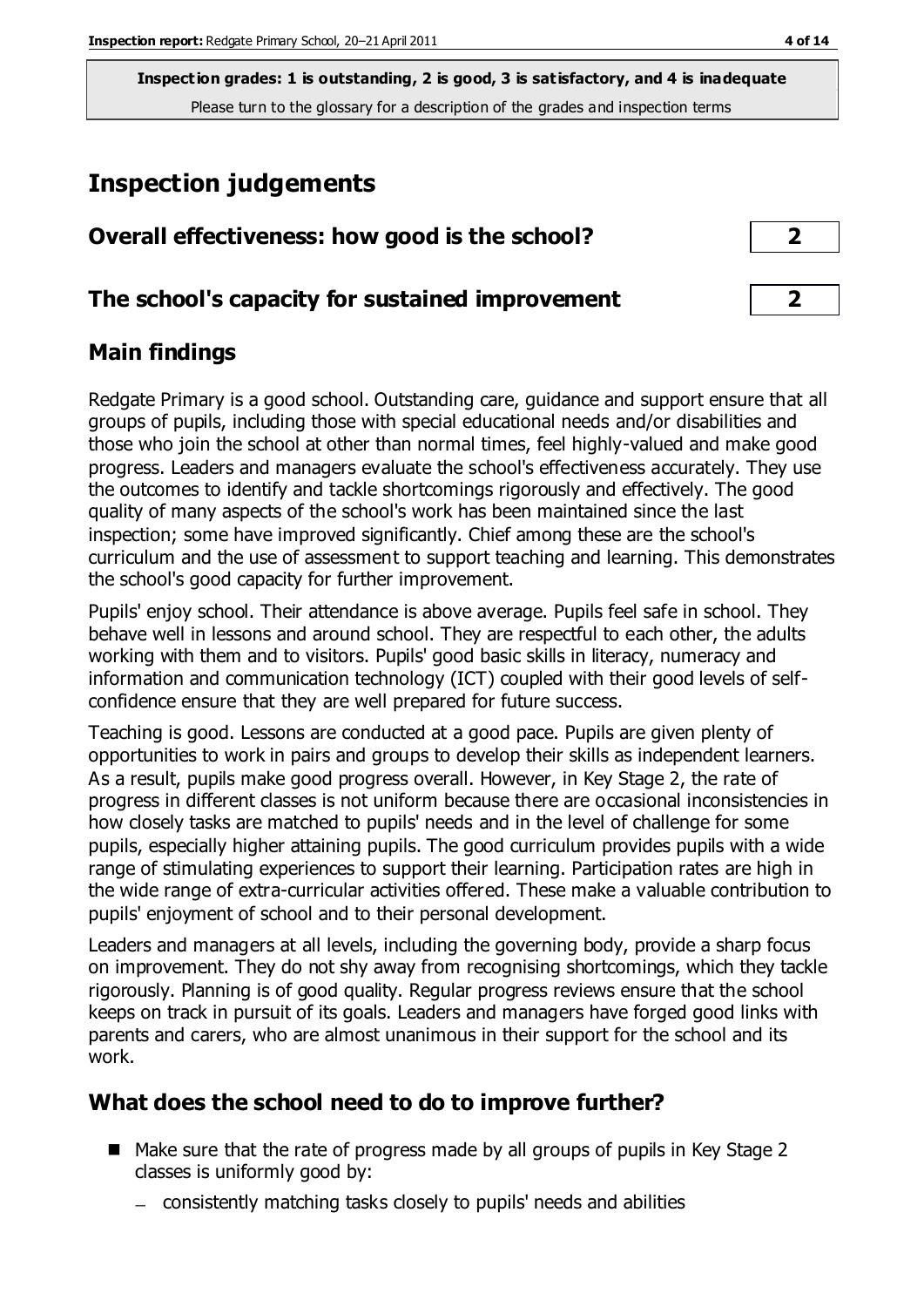$=$  ensuring that the level of challenge for higher attaining pupils is always high enough to meet their needs.

#### **Outcomes for individuals and groups of pupils 2**



In lessons pupils are keen to contribute their ideas and answers. They work hard and with interest. They are keen to do well and enjoy learning. They work together well in pairs and small groups where they listen respectfully to each other's' ideas and offer constructive criticism. In one lesson, for example, pupils were frank and discerning in expressing their opinions about the quality of a 'RAP' produced in pairs by their classmates and delivered confidently in front of the whole class. Pupils join the Early Years Foundation Stage with skills that are overall in line with age-related expectations. All groups of pupils, including those with special educational needs and/or disabilities, make good progress as they move up through the school to attain above average standards by the end of Key Stage 2. Higher attaining pupils make good progress also, although they could be doing even better if the level of challenge in different classes in Key Stage 2 were more uniform.

Pupils know the importance of healthy lifestyles. Participation rates in the wide range of sporting activities are high. Even the youngest pupils can say what foods are good for them and which are best enjoyed in moderation. Pupils enjoy taking on responsibilities in school. The school council is highly valued and has been instrumental in improving playground equipment and facilities, for example. Pupils are active in the local community. They support a number of local charities and community initiatives, such as the 'messy church' held in school every Sunday. Pupils' good spiritual, moral, social and cultural development is seen in their good behaviour. They have a fine-tuned sense of justice, and a deep understanding and promotion of fair-trade activities.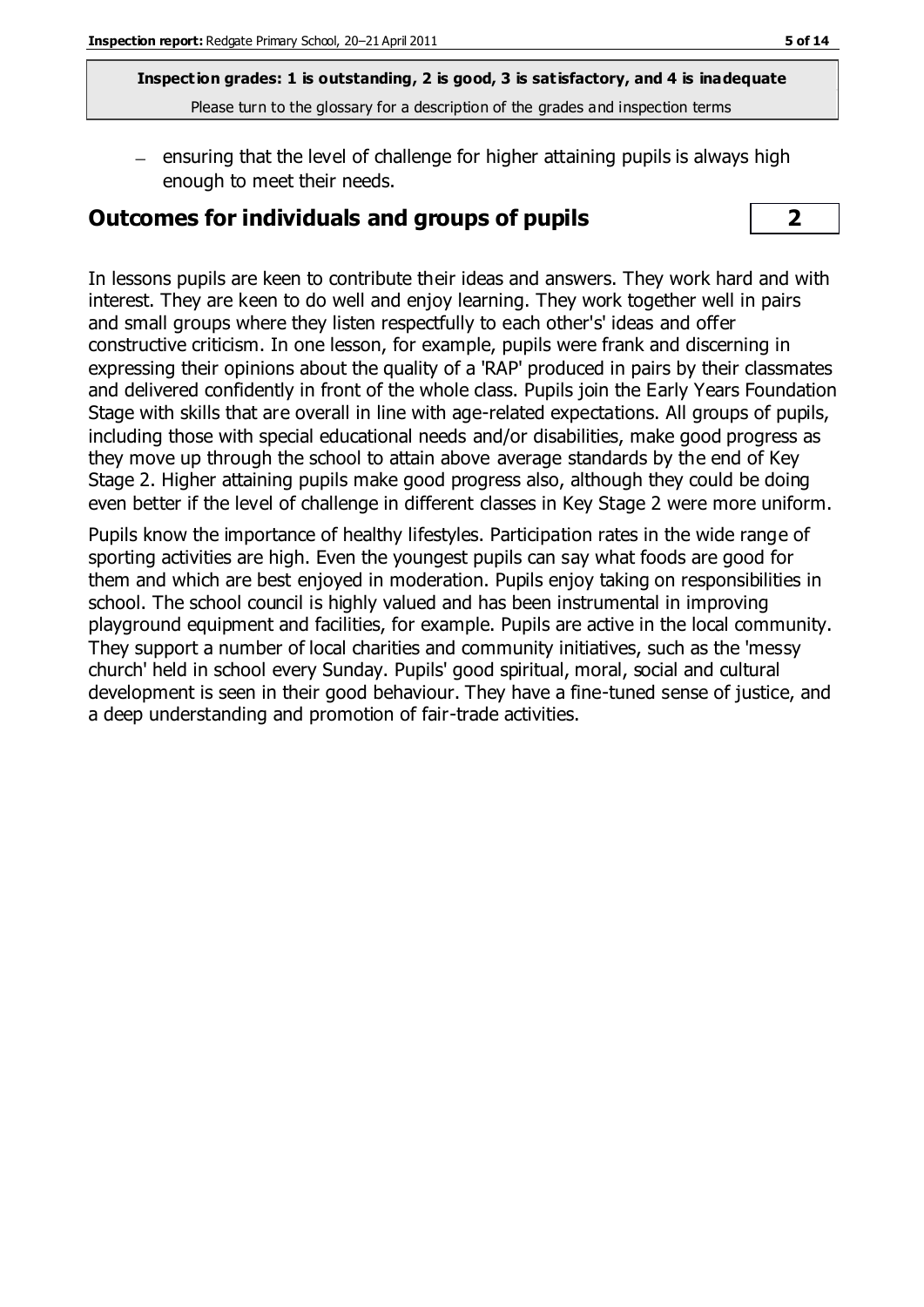# **Inspection grades: 1 is outstanding, 2 is good, 3 is satisfactory, and 4 is inadequate**

Please turn to the glossary for a description of the grades and inspection terms

These are the grades for pupils' outcomes

| Pupils' achievement and the extent to which they enjoy their learning                                                     | $\overline{2}$ |
|---------------------------------------------------------------------------------------------------------------------------|----------------|
| Taking into account:<br>Pupils' attainment <sup>1</sup>                                                                   | 2              |
| The quality of pupils' learning and their progress                                                                        | $\mathcal{P}$  |
| The quality of learning for pupils with special educational needs and/or disabilities<br>and their progress               | 2              |
| The extent to which pupils feel safe                                                                                      | $\mathbf{2}$   |
| Pupils' behaviour                                                                                                         | 2              |
| The extent to which pupils adopt healthy lifestyles                                                                       | 2              |
| The extent to which pupils contribute to the school and wider community                                                   | $\mathbf{2}$   |
| The extent to which pupils develop workplace and other skills that will contribute to<br>their future economic well-being |                |
| Taking into account:<br>Pupils' attendance <sup>1</sup>                                                                   | $\mathcal{P}$  |
| The extent of pupils' spiritual, moral, social and cultural development                                                   | 2              |

<sup>1</sup> The grades for attainment and attendance are: 1 is high; 2 is above average; 3 is broadly average; and 4 is low

## **How effective is the provision?**

Teaching is lively and well-planned. It keeps pupils interested and provides them with a good variety of tasks in lessons. Teachers have good subject knowledge which they use effectively to ask challenging questions to make pupils think and justify their answers. Teachers generally make good use of assessment data to match tasks to pupils' needs and abilities. In Key Stage 2, however, tasks are occasionally not matched closely enough to pupils' abilities. When this happens, progress slows, especially for higher attaining pupils. Very effective use is made of teaching assistants to support targeted groups of pupils, especially pupils with special educational needs and/or disabilities, and those who join the school at other than normal times. Teaching assistants are playing an increasingly effective role in supporting higher attaining pupils through targeted intervention in literacy and numeracy. Teachers mark pupils' work regularly. Their comments are consistently helpful in showing pupils what they need to do to improve their work.

The impact of the curriculum on pupils' learning and progress has improved significantly since the last inspection, because topic work has been extended to provide a wide range of well-planned opportunities for pupils to apply their literacy, numeracy and ICT skills meaningfully across a wide range of subjects. For example, fair-trade activities not only stimulate pupils' writing but extend their knowledge and understanding of world issues. A good range of extra-curricular activities contribute significantly to pupils' personal development.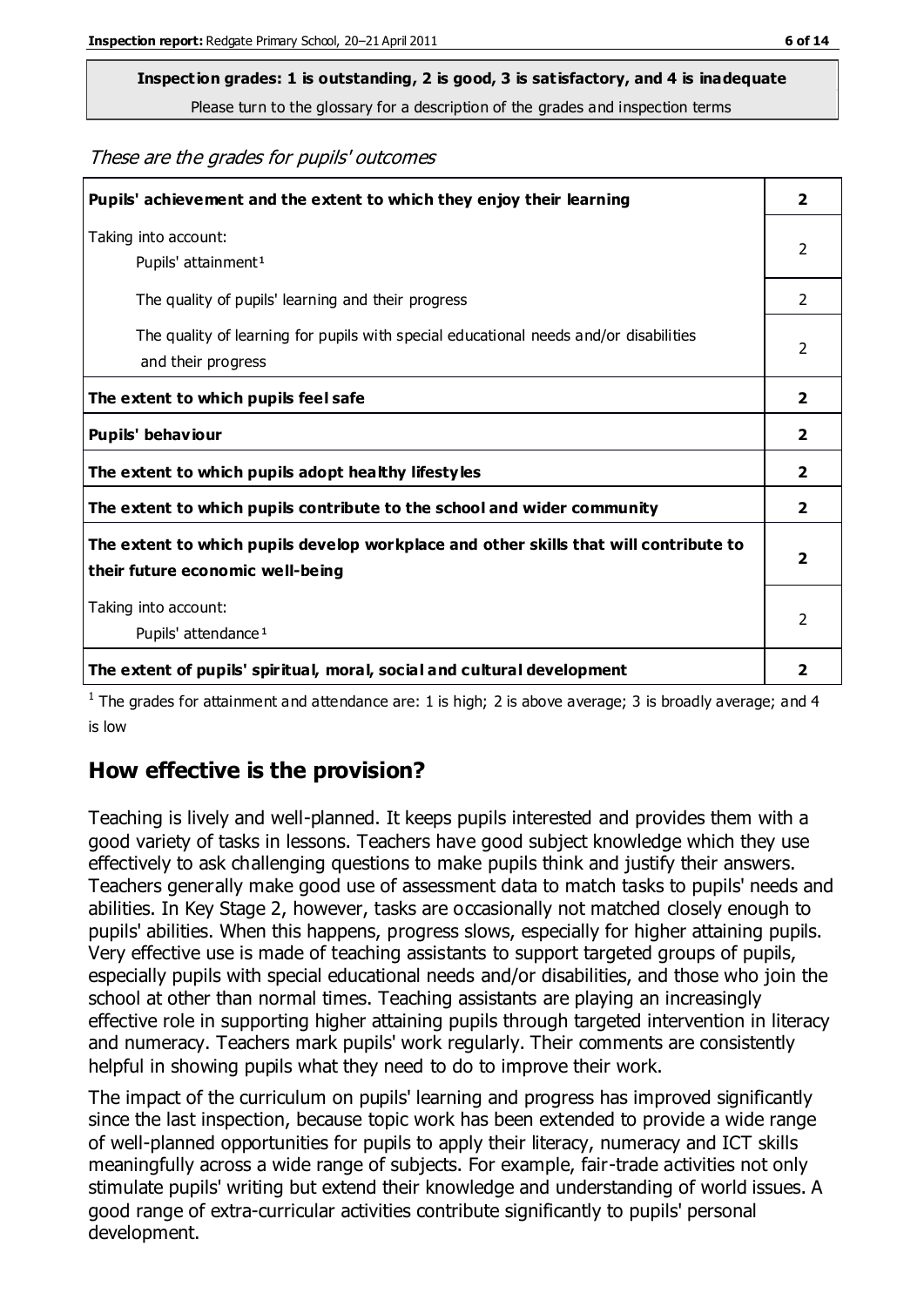Excellent care, guidance and support ensure that all groups of pupils feel highly valued and known as individuals. Excellent support for pupils and parents and carers from the Traveller community, for example, ensures that they are fully integrated into the life of the school and that pupils make good progress. Transition arrangements into the Early Years Foundation Stage are highly successful in ensuring children settle seamlessly into school life. Similarly, excellent links with local secondary schools help pupils move to high school with outstanding levels of confidence. Pupils are unanimous in saying how approachable staff are and how helpful they are in helping them solve any problems.

| The quality of teaching                                                                                    |  |
|------------------------------------------------------------------------------------------------------------|--|
| Taking into account:<br>The use of assessment to support learning                                          |  |
| The extent to which the curriculum meets pupils' needs, including, where relevant,<br>through partnerships |  |
| The effectiveness of care, guidance and support                                                            |  |

#### **How effective are leadership and management?**

Leaders and managers at all levels, including the supportive and challenging governing body, set high standards and provide a sharp focus on improvement. High-quality planning accurately identifies areas for improvement and leads to effective action. For example, procedures for tracking pupils' progress have been overhauled and made much more effective. Consequently, the school is now able to concentrate its efforts more effectively on individuals and groups of pupils to accelerate progress and raise attainment. Leaders and managers monitor the quality of teaching and learning regularly and accurately. They use the outcomes astutely to focus on improvement. Teamwork is strong across the school in pursuit of improvement. Good links with other local schools and outside agencies are used effectively to promote pupils' personal development and their learning and progress.

Equality of opportunity is promoted well. Good assessment procedures ensure that the needs of individuals and different groups of pupils are identified accurately. The impact is seen in the improved attainment of, for example, pupils with special educational needs and/or disabilities and those who join the school at other than normal times.

Comprehensive attention to safeguarding ensures that good practice is adopted in all areas of the school's work. Checks on adults working with children are meticulous, as is the assessment of risks. Staff training in safeguarding is regular and of high quality. The school integrates issues about safeguarding effectively into the curriculum to ensure that pupils have good understanding of situations that could place them at risk.

The school plans effectively to promote community cohesion. The school itself is a harmonious community. It reaches out effectively to the local community by, for example, providing popular, extended learning courses for adults. Although pupils' first-hand contact with other religions and cultures is limited, they show good understanding of issues of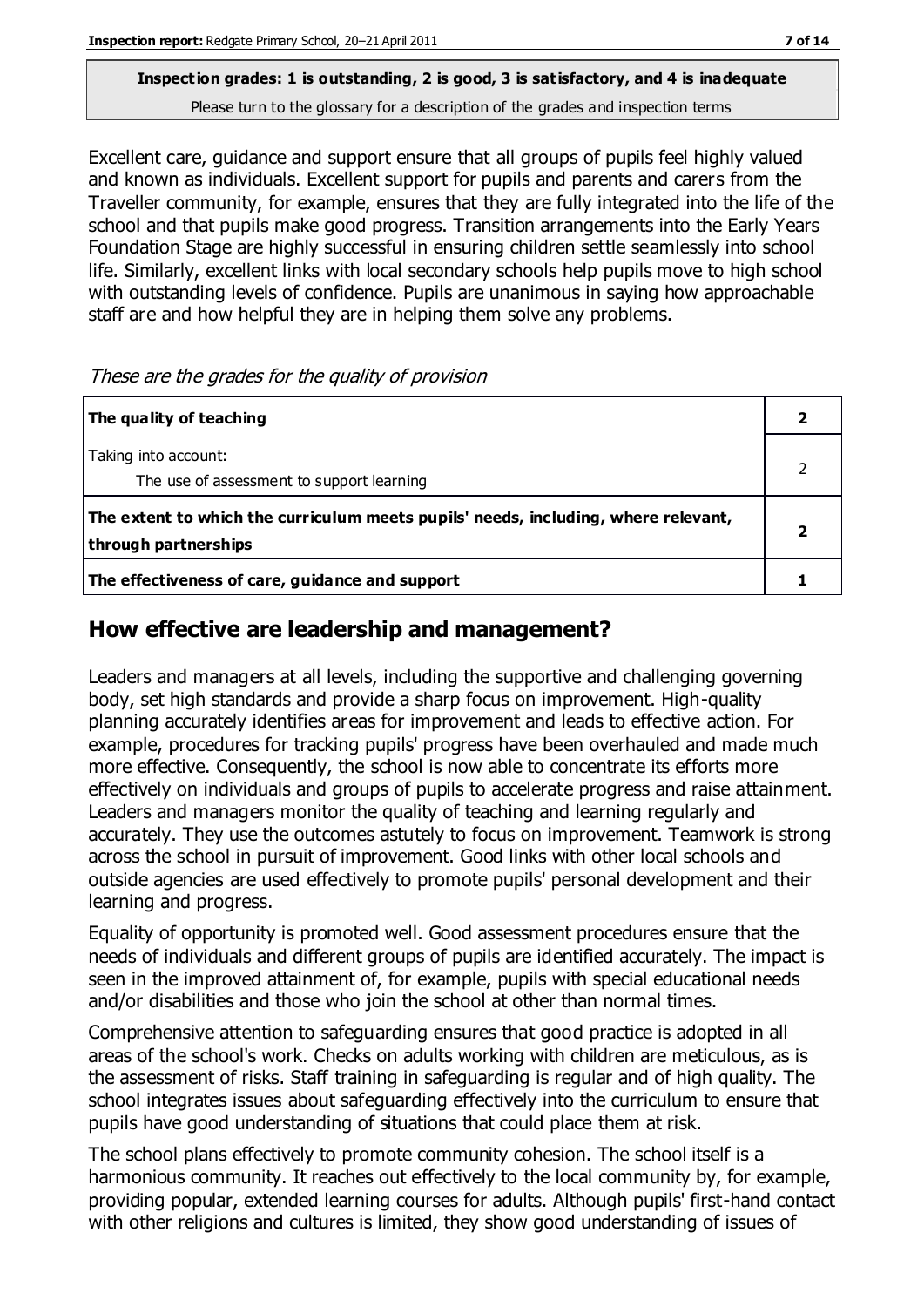diversity both nationally and internationally. The school accepts the need to evaluate the impact of its actions in greater detail.

These are the grades for leadership and management

| The effectiveness of leadership and management in embedding ambition and driving<br>improvement                                                                  | 2                       |
|------------------------------------------------------------------------------------------------------------------------------------------------------------------|-------------------------|
| Taking into account:<br>The leadership and management of teaching and learning                                                                                   | 2                       |
| The effectiveness of the governing body in challenging and supporting the<br>school so that weaknesses are tackled decisively and statutory responsibilities met | 2                       |
| The effectiveness of the school's engagement with parents and carers                                                                                             | $\overline{\mathbf{2}}$ |
| The effectiveness of partnerships in promoting learning and well-being                                                                                           | $\overline{2}$          |
| The effectiveness with which the school promotes equality of opportunity and tackles<br>discrimination                                                           | 2                       |
| The effectiveness of safeguarding procedures                                                                                                                     | $\mathbf{2}$            |
| The effectiveness with which the school promotes community cohesion                                                                                              | 2                       |
| The effectiveness with which the school deploys resources to achieve value for money                                                                             | 2                       |

## **Early Years Foundation Stage**

From starting points that generally reflect age-related expectations, children make good progress and achieve well. They develop into well-mannered and courteous children with positive attitudes to learning. They enjoy working independently. They play together harmoniously. Children form good, trusting relationships with the adults working with them. They develop good listening skills and are keen to learn. Their good listening skills were evident during a talk from a representative of the Dogs' Trust, even though Sebastian the dog fell asleep half-way through! Children learn good habits for future learning.

The adults working in the Early Years Foundation Stage have good subject knowledge. They provide children with a good balance between teacher-led and child-initiated activities to promote good progress and enjoyment. Assessment is used effectively to track pupils' progress and tailor activities to individuals' needs. The indoor environment is stimulating and welcoming. The school recognises the need to develop further the outdoor facilities; plans are well advanced to bring this about.

Good attention to safeguarding ensures children's safety. Self-evaluation is accurate. It informs forward planning to bring about improvement, such as planning for the outdoor environment. Effective and well-planned transition arrangements ensure that children settle quickly to school life. Regular progress reports make sure that parents and carers are kept well-informed about how well their children are doing.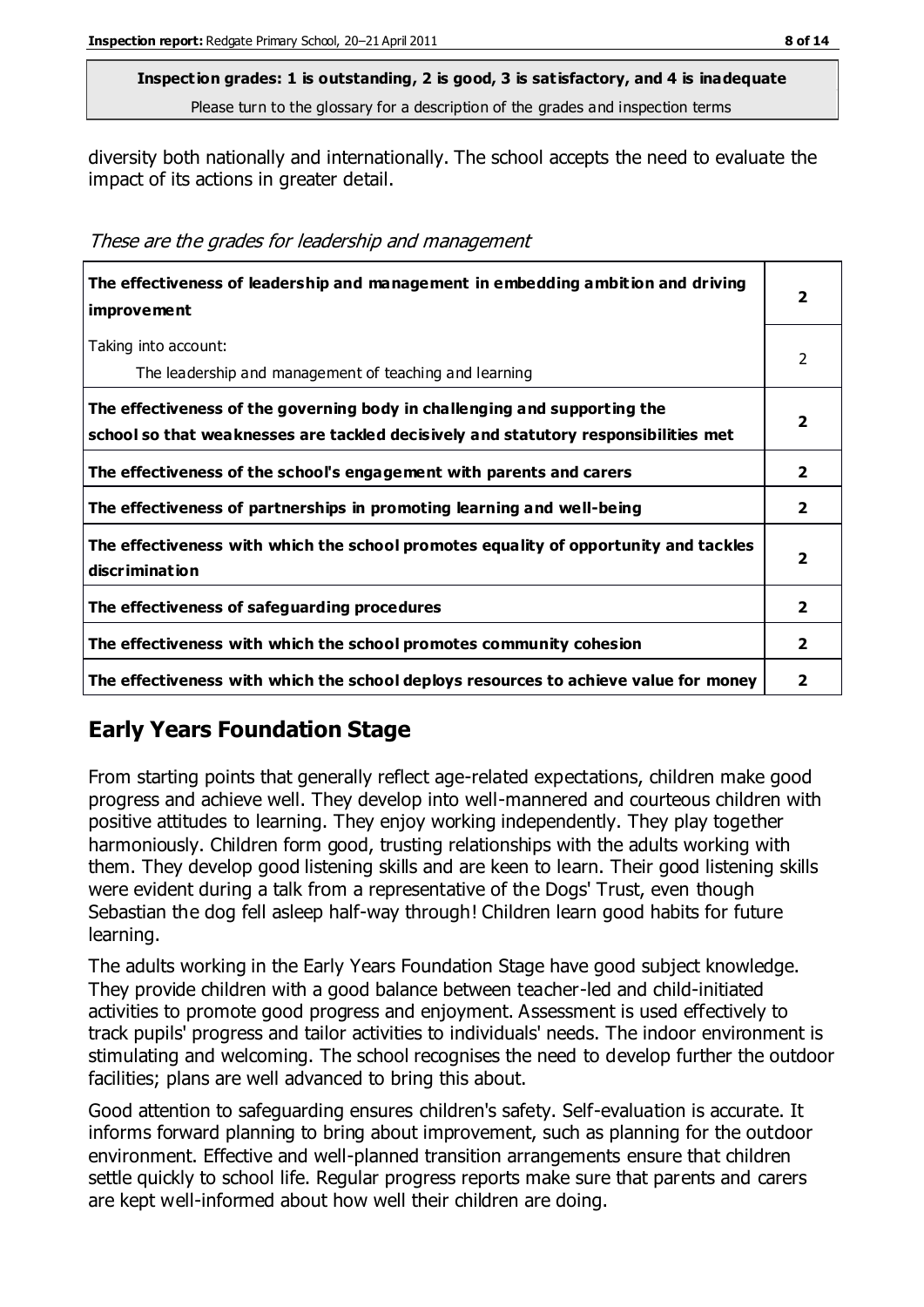Good leadership and management of the Early Years Foundation Stage ensure that it has a sharp focus on improvement. Teamwork is promoted very effectively. Strong links with outside agencies ensure that specialist support is quickly called upon when any problems are suspected or diagnosed.

These are the grades for the Early Years Foundation Stage

| <b>Overall effectiveness of the Early Years Foundation Stage</b>                      |  |
|---------------------------------------------------------------------------------------|--|
| Taking into account:<br>Outcomes for children in the Early Years Foundation Stage     |  |
| The quality of provision in the Early Years Foundation Stage                          |  |
| The effectiveness of leadership and management of the Early Years Foundation<br>Stage |  |

## **Views of parents and carers**

There was a below average return of questionnaires from parents and carers. The returned questionnaires indicate that most parents and carers, who responded, are happy with the education provided by the school. Many aspects of the school's work were supported unanimously. Inspectors discussed the few issues raised in a few questionnaires with senior school leaders and received convincing and reassuring answers.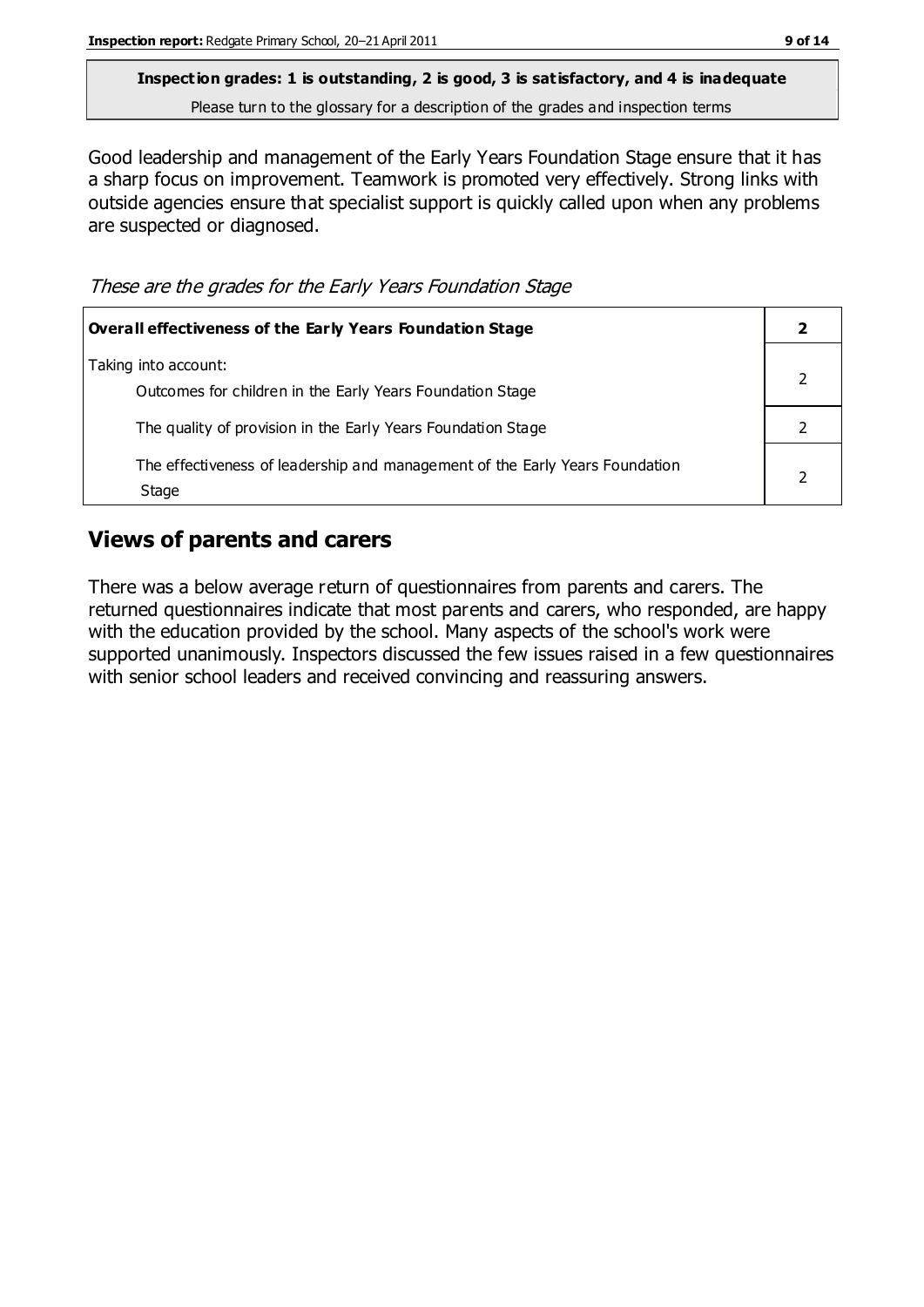#### **Responses from parents and carers to Ofsted's questionnaire**

Ofsted invited all the registered parents and carers of pupils registered at Redgate Primary School to complete a questionnaire about their views of the school.

In the questionnaire, parents and carers were asked to record how strongly they agreed with 13 statements about the school.

The inspection team received 35 completed questionnaires by the end of the on-site inspection. In total, there are 158 pupils registered at the school.

| <b>Statements</b>                                                                                                                                                                                                                                       | <b>Strongly</b><br>agree |               | <b>Agree</b>   |               | <b>Disagree</b> |               | <b>Strongly</b><br>disagree |               |
|---------------------------------------------------------------------------------------------------------------------------------------------------------------------------------------------------------------------------------------------------------|--------------------------|---------------|----------------|---------------|-----------------|---------------|-----------------------------|---------------|
|                                                                                                                                                                                                                                                         | <b>Total</b>             | $\frac{0}{0}$ | <b>Total</b>   | $\frac{0}{0}$ | <b>Total</b>    | $\frac{0}{0}$ | <b>Total</b>                | $\frac{0}{0}$ |
| My child enjoys school                                                                                                                                                                                                                                  | 24                       | 69            | 11             | 31            | 0               | $\mathbf 0$   | $\mathbf 0$                 | $\mathbf 0$   |
| The school keeps my child<br>safe                                                                                                                                                                                                                       | 26                       | 74            | 9              | 26            | 0               | 0             | $\mathbf 0$                 | $\mathbf 0$   |
| My school informs me about<br>my child's progress                                                                                                                                                                                                       | 28                       | 80            | $\overline{7}$ | 20            | 0               | $\mathbf 0$   | $\mathbf 0$                 | $\mathbf 0$   |
| My child is making enough<br>progress at this school                                                                                                                                                                                                    | 25                       | 71            | 9              | 26            | 0               | 0             | 0                           | $\mathbf 0$   |
| The teaching is good at this<br>school                                                                                                                                                                                                                  | 25                       | 71            | 9              | 26            | 1               | 3             | $\mathbf{0}$                | $\mathbf 0$   |
| The school helps me to<br>support my child's learning                                                                                                                                                                                                   | 27                       | 77            | $\overline{7}$ | 20            | 1               | 3             | 0                           | $\mathbf 0$   |
| The school helps my child to<br>have a healthy lifestyle                                                                                                                                                                                                | 21                       | 60            | 12             | 34            | $\overline{2}$  | 6             | $\mathbf 0$                 | $\mathbf 0$   |
| The school makes sure that<br>my child is well prepared for<br>the future (for example<br>changing year group,<br>changing school, and for<br>children who are finishing<br>school, entering further or<br>higher education, or entering<br>employment) | 17                       | 49            | 14             | 40            | $\mathbf{1}$    | 3             | $\mathbf 0$                 | $\mathbf 0$   |
| The school meets my child's<br>particular needs                                                                                                                                                                                                         | 22                       | 63            | 10             | 29            | $\overline{2}$  | 6             | $\mathbf 0$                 | $\mathbf 0$   |
| The school deals effectively<br>with unacceptable behaviour                                                                                                                                                                                             | 19                       | 54            | 14             | 40            | 0               | 0             | 0                           | $\pmb{0}$     |
| The school takes account of<br>my suggestions and concerns                                                                                                                                                                                              | 22                       | 63            | 10             | 29            | $\mathcal{P}$   | 6             | 0                           | 0             |
| The school is led and<br>managed effectively                                                                                                                                                                                                            | 19                       | 54            | 13             | 37            | $\mathbf 0$     | $\mathbf 0$   | $\mathbf 0$                 | $\mathbf 0$   |
| Overall, I am happy with my<br>child's experience at this<br>school                                                                                                                                                                                     | 22                       | 63            | 12             | 34            | $\mathbf{1}$    | 3             | $\mathbf 0$                 | $\mathbf 0$   |

The table above summarises the responses that parents and carers made to each statement. The percentages indicate the proportion of parents and carers giving that response out of the total number of completed questionnaires. Where one or more parents and carers chose not to answer a particular question, the percentages will not add up to 100%.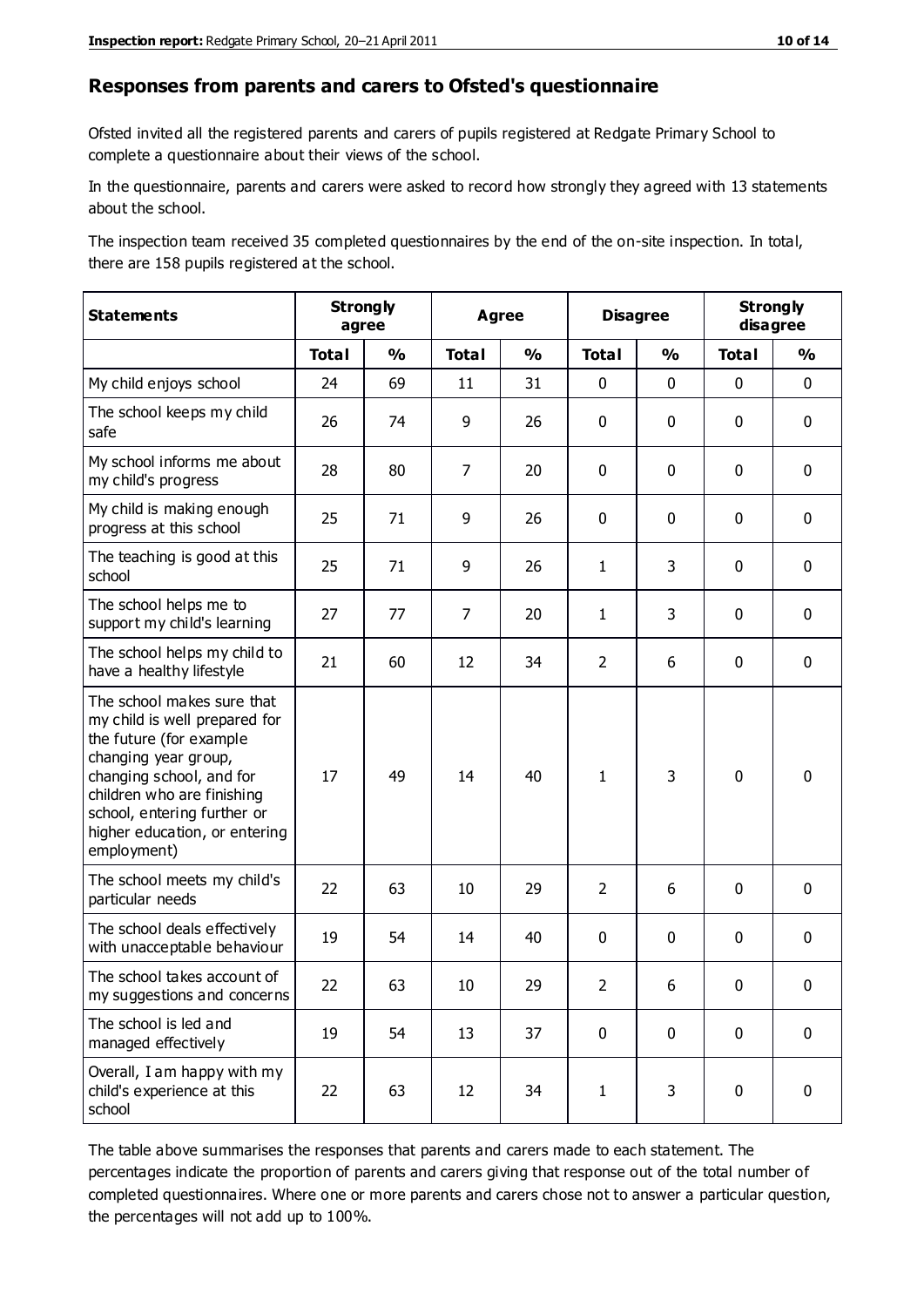## **Glossary**

| Grade   | <b>Judgement</b> | <b>Description</b>                                                                                                                                                                                                            |
|---------|------------------|-------------------------------------------------------------------------------------------------------------------------------------------------------------------------------------------------------------------------------|
| Grade 1 | Outstanding      | These features are highly effective. An outstanding school<br>provides exceptionally well for all its pupils' needs.                                                                                                          |
| Grade 2 | Good             | These are very positive features of a school. A school that<br>is good is serving its pupils well.                                                                                                                            |
| Grade 3 | Satisfactory     | These features are of reasonable quality. A satisfactory<br>school is providing adequately for its pupils.                                                                                                                    |
| Grade 4 | Inadequate       | These features are not of an acceptable standard. An<br>inadequate school needs to make significant improvement<br>in order to meet the needs of its pupils. Ofsted inspectors<br>will make further visits until it improves. |

#### **What inspection judgements mean**

#### **Overall effectiveness of schools**

|                       | Overall effectiveness judgement (percentage of schools) |      |                     |                   |
|-----------------------|---------------------------------------------------------|------|---------------------|-------------------|
| <b>Type of school</b> | <b>Outstanding</b>                                      | Good | <b>Satisfactory</b> | <b>Inadequate</b> |
| Nursery schools       | 59                                                      | 35   | 3                   | 3                 |
| Primary schools       | 9                                                       | 44   | 39                  | 7                 |
| Secondary schools     | 13                                                      | 36   | 41                  | 11                |
| Sixth forms           | 15                                                      | 39   | 43                  | 3                 |
| Special schools       | 35                                                      | 43   | 17                  | 5                 |
| Pupil referral units  | 21                                                      | 42   | 29                  | 9                 |
| All schools           | 13                                                      | 43   | 37                  | 8                 |

New school inspection arrangements were introduced on 1 September 2009. This means that inspectors now make some additional judgements that were not made previously.

The data in the table above are for the period 1 September 2009 to 31 August 2010 and are consistent with the latest published official statistics about maintained school inspec tion outcomes (see **[www.ofsted.gov.uk](http://www.ofsted.gov.uk/)**).

The sample of schools inspected during 2009/10 was not representative of all schools nationally, as weaker schools are inspected more frequently than good or outstanding schools.

Percentages are rounded and do not always add exactly to 100.

Sixth form figures reflect the judgements made for the overall effectiveness of the sixth form in secondary schools, special schools and pupil referral units.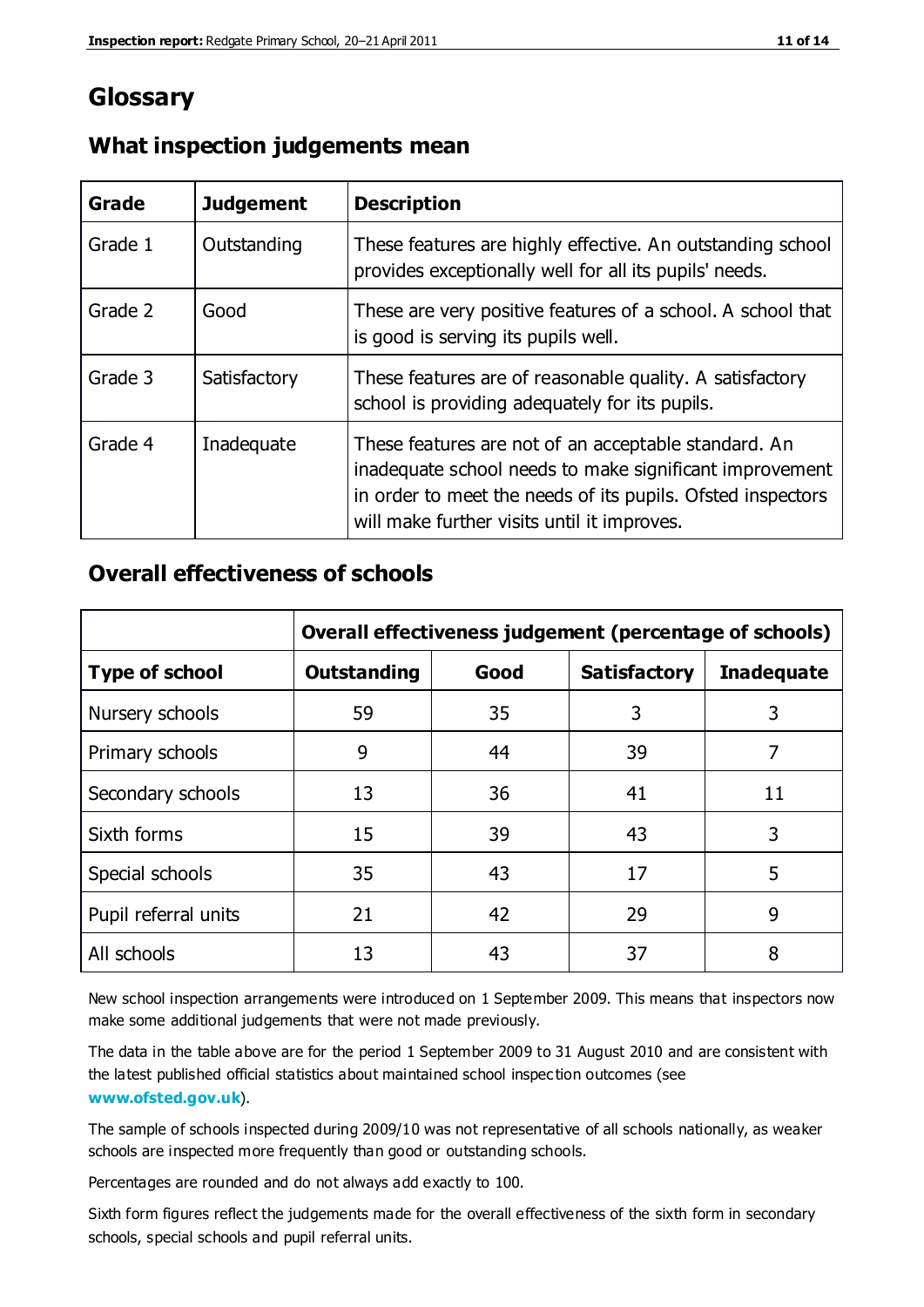# **Common terminology used by inspectors**

| Achievement:                  | the progress and success of a pupil in their learning,<br>development or training.                                                                                                                                                          |  |  |
|-------------------------------|---------------------------------------------------------------------------------------------------------------------------------------------------------------------------------------------------------------------------------------------|--|--|
| Attainment:                   | the standard of the pupils' work shown by test and<br>examination results and in lessons.                                                                                                                                                   |  |  |
| Capacity to improve:          | the proven ability of the school to continue<br>improving. Inspectors base this judgement on what<br>the school has accomplished so far and on the quality<br>of its systems to maintain improvement.                                       |  |  |
| Leadership and management:    | the contribution of all the staff with responsibilities,<br>not just the headteacher, to identifying priorities,<br>directing and motivating staff and running the school.                                                                  |  |  |
| Learning:                     | how well pupils acquire knowledge, develop their<br>understanding, learn and practise skills and are<br>developing their competence as learners.                                                                                            |  |  |
| <b>Overall effectiveness:</b> | inspectors form a judgement on a school's overall<br>effectiveness based on the findings from their<br>inspection of the school. The following judgements,<br>in particular, influence what the overall effectiveness<br>judgement will be. |  |  |
|                               | The school's capacity for sustained<br>improvement.                                                                                                                                                                                         |  |  |
|                               | Outcomes for individuals and groups of pupils.                                                                                                                                                                                              |  |  |
|                               | The quality of teaching.                                                                                                                                                                                                                    |  |  |
|                               | The extent to which the curriculum meets<br>pupils' needs, including, where relevant,<br>through partnerships.                                                                                                                              |  |  |
|                               | The effectiveness of care, guidance and<br>support.                                                                                                                                                                                         |  |  |
| Progress:                     | the rate at which pupils are learning in lessons and<br>over longer periods of time. It is often measured by<br>comparing the pupils' attainment at the end of a key                                                                        |  |  |

stage with their attainment when they started.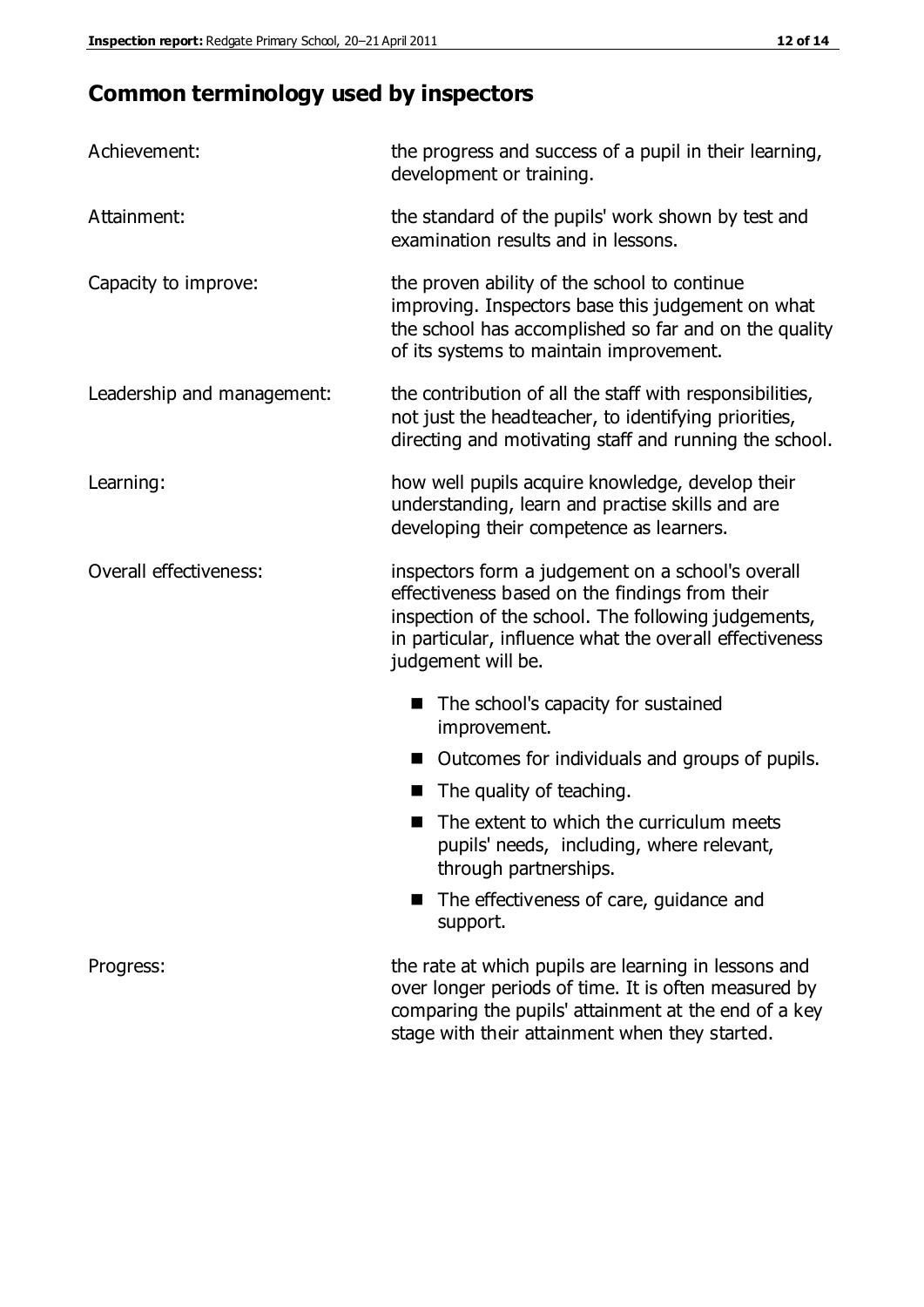## **This letter is provided for the school, parents and carers to share with their children. It describes Ofsted's main findings from the inspection of their school.**

22 April 2011

#### Dear Pupils

#### **Inspection of Redgate Primary School, Liverpool, L37 4EW**

Thank you for your warm welcome during the recent inspection of your school.

You go to a good school. Your school is led and managed very well to provide you with good opportunities and good teaching. As a result, you learn well, make good progress and achieve well. It was good to see your obvious enjoyment of school. Nearly all of you attend school regularly – well done! It was also good to see how well you get on together and with the adults working with you. Your behaviour is good. Your school provides you with excellent care, guidance and support so that you all feel exceptionally well-known and valued as individuals.

In order to make your school even better, I am asking it to do the following things.

- Make sure that the rate of progress made by all groups in Key Stage 2 classes is uniform by:
- consistently matching tasks closely to your needs and abilities

- ensuring that the level of challenge for those who are the fastest learners is always high enough.

I am confident that you will continue to work hard to make sure your school goes from strength to strength in the coming years.

I wish you all the very best for the future.

Yours sincerely

Stephen Wall

Lead Inspector